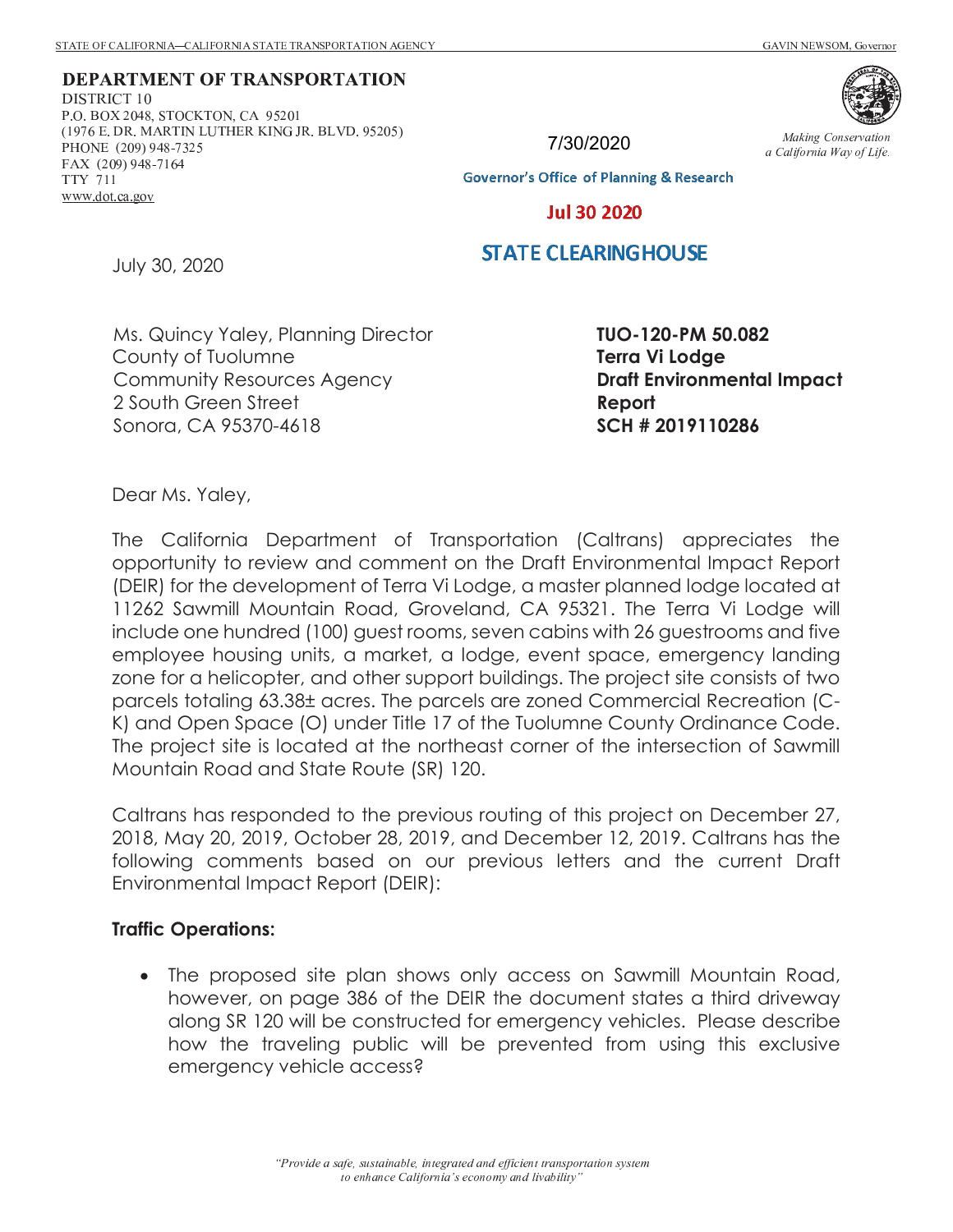Ms. Quincy Yaley July 30, 2020 Page 2

- · The proposed public driveway access will need to be placed furthest away from the intersection of SR 120/ Sawmill Mountain Road to avoid queueing onto the State Route. Please provided measurements and location of the driveway in relation to the intersection in the site plan.
- · The Traffic Impact Study (TIS) used to determine mitigations in the DEIR needs to be submitted to Caltrans for review along with the electronic files used for the analysis. In addition, please define the Hardin Flat Road intersection location as it relates to the project location.
- · Page 379 of the DEIR shows truck traffic may deteriorate Sawmill Mountain Road if used for traffic handling. How will the project mitigate for the truck traffic detour causing this deterioration?
- · Page 383-385 of the DEIR states there will be widening at SR 120 and the proponent will pay fair share. The left turn and acceleration lane are day of opening direct impacts, therefore these improvements should be in place prior to opening day.
- · The DEIR on page 384 indicates the sight distance to the west from Sawmill Mountain at SR 120 is only 400 ft and does not meet the sight distance of 500 ft for speeds of 55 mph. Page 384 also indicates that the construction of the left turn lane will make the sight distance acceptable. Once the design for the left turn is determined, the sight distance with left turn lane design should be submitted to Caltrans for review.
- · The development will also include a landing zone for emergency response helicopters and states in the DEIR that it will be easily accessible from SR 120. Where will be the access, in relation to SR 120? Please provide access location on the site plan.
- · The project proposes installing a new Public Transit YART bus stop to Yosemite. Where will this bus stop be relevant to SR 120? Please provide bus stop location on the site plan.
- · Please provide a copy of the Temporary construction and lane closures to Caltrans Traffic Management for review.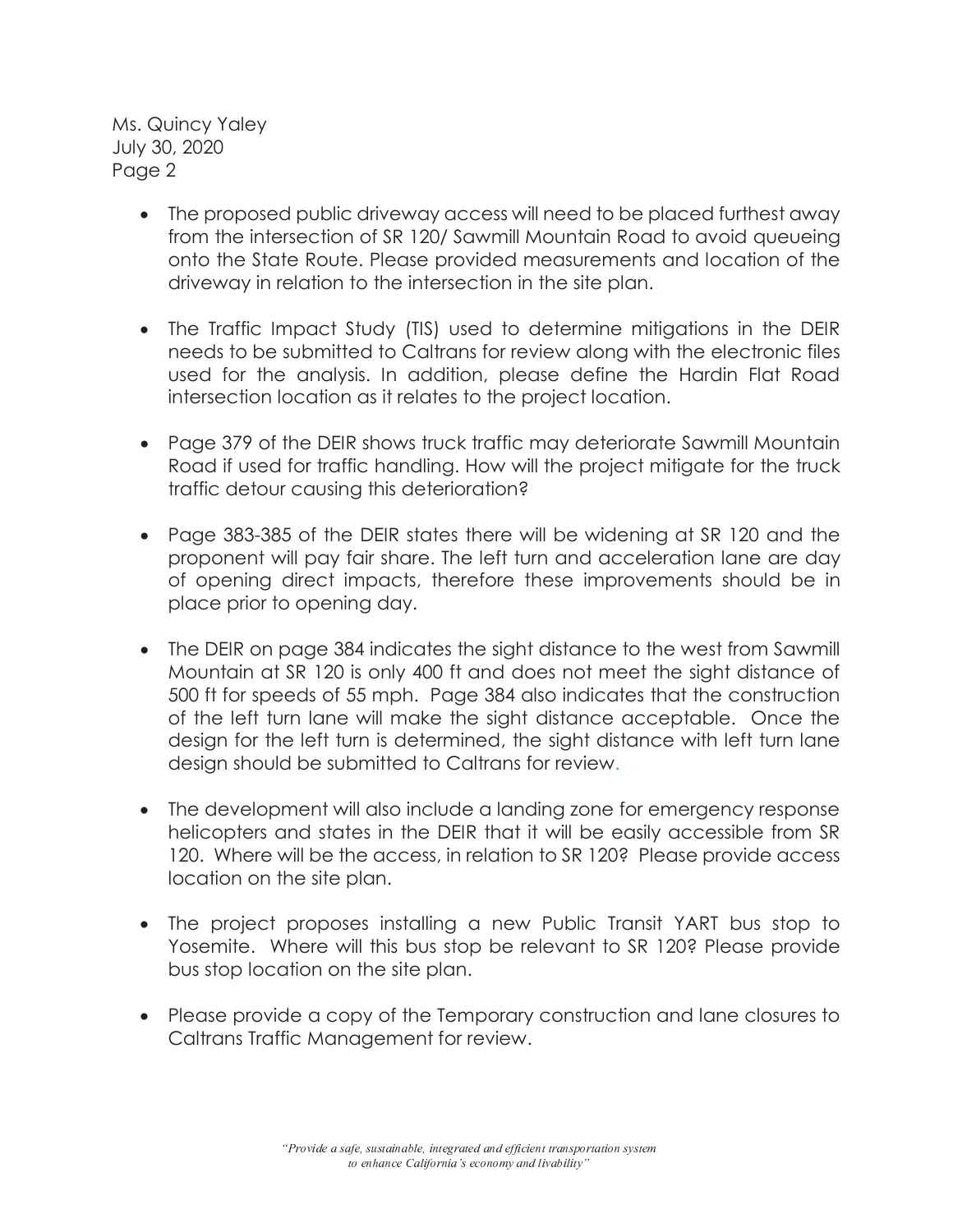Ms. Quincy Yaley July 30, 2020 Page 3

## **Outdoor Advertising:**

Any proposed directional signs need to be installed by the applicant outside of the state highway right of way and in accordance with State Outdoor Advertising Program regulations and Federal laws. It is important to note that any advertising structure visible to the National Highway System (NHS), which in this case includes SR 49/108, is subject to the provisions of the California Outdoor Advertising Act outlined in Business and Professions Code Section 5200 et seq. Any advertising structure that displays off-premise commercial copy visible from the NHS will require a permit from the Office of Outdoor Advertising (ODA). Any advertising structure that only advertises goods and services available on-premise will not require a permit from ODA, provided it adheres to the provisions of Business and Professions Code Section 5272 and 5274 and California Code of Regulations 2243 and 2246. Each of the proposed advertising structures should refrain from operating in any of the conditions outlined in Business and Professions Code Section 5403. For questions related to the ODA permit application process please contact Kenneth Parmelee at (916) 651-9327.

# **Hydrology:**

Please provide a copy of the hydrology and hydraulic report to Caltrans for review so we can determine if grading would divert drainage from this proposed project and cause an increase in runoff to existing State facilities. The report must include hydraulic calculations for both existing and proposed conditions, using 25-year storm events and 100-year storm events at the project site location. The calculations should identify the affected drainage inlets, the amount of flow being intercepted and spread width calculations.

## **Encroachment Permit:**

For project construction activities which will encroach into Caltrans right of way, the project proponent must submit an application for an Encroachment Permit to the Caltrans Permit Office. Appropriate environmental studies must be submitted with this application. These studies will include an analysis of potential impacts to any cultural sites, biological resources, hazardous waste locations, and/or other resources within Caltrans right of way at the project site. Please include California Environmental Quality Act (CEQA) documentation with supporting technical